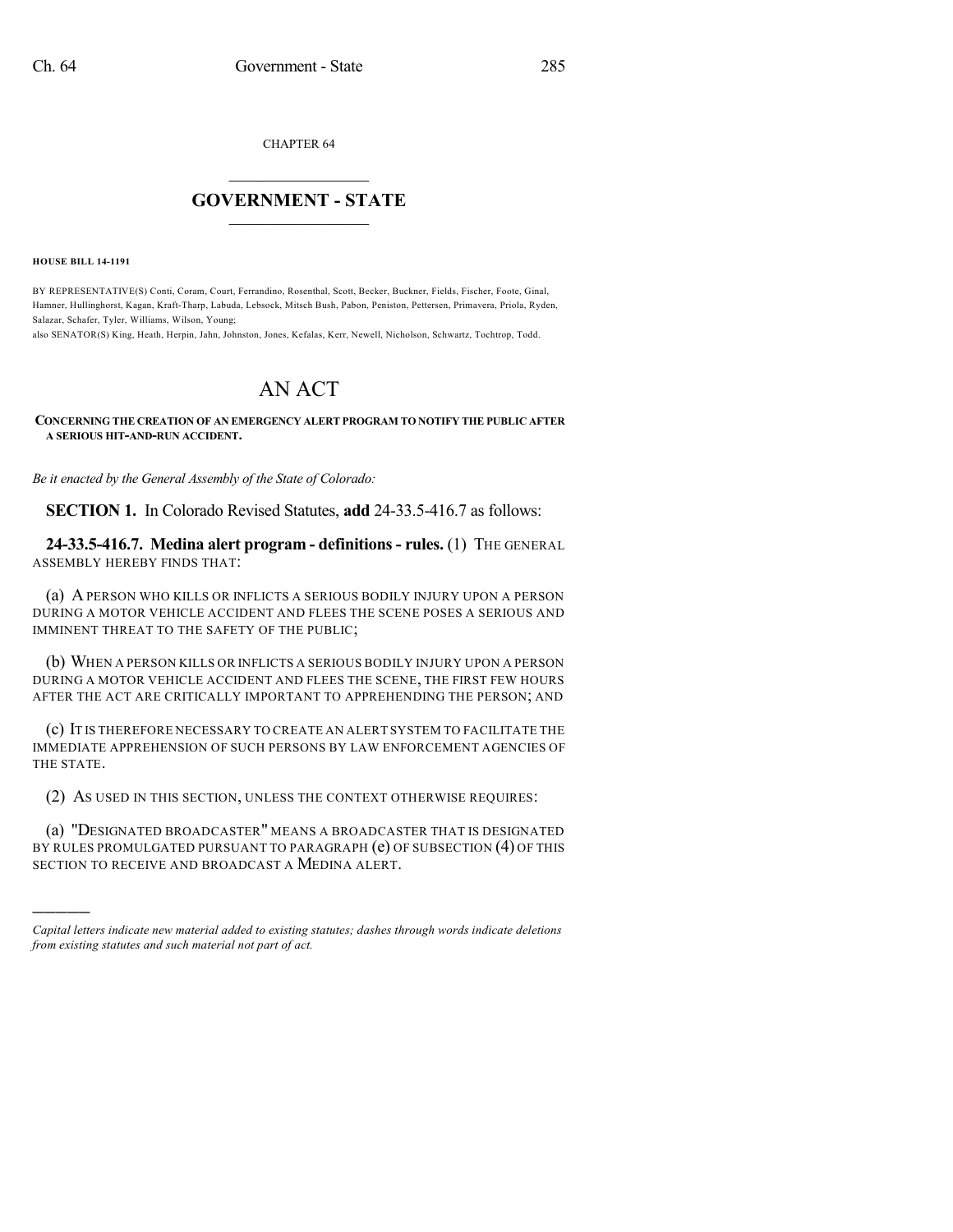(b) "HIT-AND-RUN ACCIDENT" MEANS AN INCIDENT WHEN THE DRIVER OF A VEHICLE INVOLVED IN AN ACCIDENT FAILS TO STOP AT THE SCENE OF THE ACCIDENT AS REQUIRED BY SECTION 42-4-1601, C.R.S.

(c) "MEDINA ALERT"MEANS AN ALERT ISSUED BY THE BUREAU PURSUANT TO THE PROVISIONS OF THIS SECTION.

(d) "NOTIFICATION PERIOD" MEANS THE PERIOD OF TIME ESTABLISHED BY RULES PROMULGATED PURSUANT TO PARAGRAPH (c) OF SUBSECTION (4) OF THIS SECTION, DURING WHICH TIME A MEDINA ALERT MUST REMAIN EFFECTIVE UNLESS IT IS CANCELLED BY THE BUREAU AS DESCRIBED IN PARAGRAPH  $(g)$  OF SUBSECTION  $(3)$ OF THIS SECTION.

(e) "PROGRAM" MEANS THE MEDINA ALERT PROGRAM CREATED PURSUANT TO PARAGRAPH (a) OF SUBSECTION (3) OF THIS SECTION.

(f) "SERIOUS BODILY INJURY" HAS THE SAME MEANING AS DEFINED IN SECTION 42-4-1601 (4) (b), C.R.S.

(3) (a) TO FACILITATE THE IMMEDIATE APPREHENSION OF PERSONS WHO KILL OR CAUSE SERIOUS BODILY INJURY TO ANOTHER PERSON DURING A HIT-AND-RUN ACCIDENT, THERE IS CREATED THE MEDINA ALERT PROGRAM TO BE IMPLEMENTED BY THE BUREAU ON AND AFTER JANUARY 1,2015.THE PROGRAM IS A COORDINATED EFFORT AMONG THE BUREAU, LAW ENFORCEMENT AGENCIES, AND THE STATE'S PUBLIC AND COMMERCIAL TELEVISION AND RADIO BROADCASTERS.

(b) USING PROCEDURES ESTABLISHED BY RULES PROMULGATED PURSUANT TO SUBSECTION (4) OF THIS SECTION, A LAW ENFORCEMENT AGENCY MAY NOTIFY THE BUREAU AFTER VERIFYING THAT:

(I) A PERSON HAS BEEN KILLED OR HAS SUFFERED SERIOUS BODILY INJURY DURING A HIT-AND-RUN ACCIDENT; AND

(II) THE LAW ENFORCEMENT AGENCY HAS ADDITIONAL INFORMATION CONCERNING THE SUSPECT OR THE SUSPECT'S VEHICLE,INCLUDING BUT NOT LIMITED TO:

(A) A COMPLETE LICENSE PLATE NUMBER OF THE SUSPECT'S VEHICLE;

(B) A PARTIAL LICENSE PLATE NUMBER AND THE MAKE, STYLE, AND COLOR OF THE SUSPECT'S VEHICLE; OR

(C) THE IDENTITY OF THE SUSPECT.

(c) UPON RECEIPT OF A NOTICE FROM A LAW ENFORCEMENT AGENCY THAT A PERSON HAS BEEN KILLED OR HAS SUFFERED SERIOUS BODILY INJURY DURING A HIT-AND-RUN ACCIDENT AND THERE IS ADDITIONAL INFORMATION CONCERNING THE SUSPECT OR THE SUSPECT'S VEHICLE,THE BUREAU,USINGPROCEDURES ESTABLISHED BY RULES PROMULGATED PURSUANT TO SUBSECTION (4) OF THIS SECTION, SHALL CONFIRM THE ACCURACY OF THE INFORMATION AND ISSUE A MEDINA ALERT.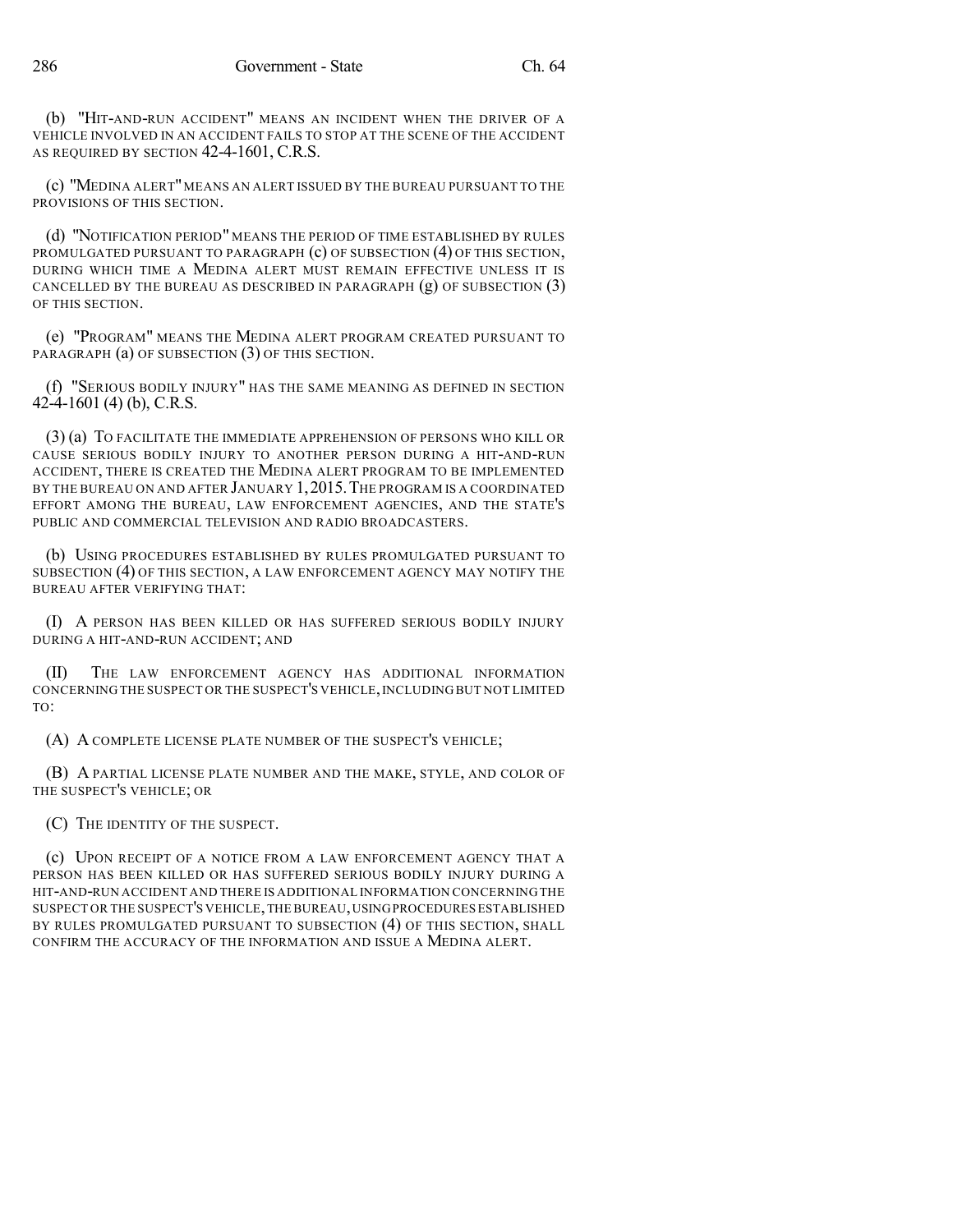## Ch. 64 Government - State 287

(d) THE BUREAU SHALL SEND THE MEDINA ALERT, INCLUDING THE NOTIFICATION PERIOD ASSOCIATED WITH THE MEDINA ALERT, TO EACH DESIGNATED BROADCASTER TO BE BROADCAST AT DESIGNATED INTERVALS AS SPECIFIED IN RULES PROMULGATED PURSUANT TO SUBSECTION (4) OF THIS SECTION.

(e) A MEDINA ALERT MUST INCLUDE:

(I) ALL APPROPRIATE INFORMATION THAT THE REPORTING LAW ENFORCEMENT AGENCY HAS THAT MAY ASSIST IN THE APPREHENSION OF THE SUSPECT OR SUSPECTS;

(II) A STATEMENT INSTRUCTING ANYONE WITH INFORMATION RELATED TO THE HIT-AND-RUN ACCIDENT TO CONTACT HIS OR HER LOCAL LAW ENFORCEMENT AGENCY; AND

(III) A WARNING THAT THE SUSPECT OR SUSPECTS ARE DANGEROUS AND THAT MEMBERS OF THE PUBLIC SHOULD NOT ATTEMPT TO APPREHEND THE SUSPECT OR SUSPECTS THEMSELVES.

(f) AFEDERAL, STATE, OR LOCAL LAW ENFORCEMENT AGENCY THAT LOCATES OR APPREHENDS THE SUSPECT OR SUSPECTS SHALL NOTIFY THE BUREAU AS SOON AS PRACTICABLE OF SUCH FACT.

(g) A MEDINA ALERT IS CANCELLED WHEN THE BUREAU NOTIFIES THE DESIGNATED BROADCASTER THAT THE SUSPECT OR SUSPECTS HAVE BEEN APPREHENDED OR AT THE END OF THE NOTIFICATION PERIOD, WHICHEVER OCCURS FIRST.

(4) ON OR BEFORE JANUARY 1, 2015, THE EXECUTIVE DIRECTOR OF THE DEPARTMENT OF PUBLIC SAFETY SHALL PROMULGATE RULES IN ACCORDANCE WITH THE "STATE ADMINISTRATIVE PROCEDURE ACT", ARTICLE 4 OF THIS TITLE, FOR THE IMPLEMENTATION OF THE PROGRAM. THE RULES SHALL INCLUDE BUT NEED NOT BE LIMITED TO:

(a) PROCEDURES FOR A LAW ENFORCEMENT AGENCY TO USE TO NOTIFY THE BUREAU THAT A PERSON HAS BEEN KILLED OR HAS SUFFERED SERIOUS BODILY INJURY DURING A HIT-AND-RUN ACCIDENT AND THERE IS ADDITIONAL INFORMATION CONCERNING THE SUSPECT OR THE SUSPECT'S VEHICLE;

(b) PROCEDURES FOR THE BUREAU TO FOLLOW IN CONFIRMING THE REPORTING LAW ENFORCEMENT AGENCY'S INFORMATION AND REPORTING THE INFORMATION TO EACH DESIGNATED BROADCASTER;

(c) THE ESTABLISHMENT OF A NOTIFICATION PERIOD TO BE USED FOR EACH MEDINA ALERT;

(d) THE INTERVALS AT WHICH DESIGNATED BROADCASTERS SHALL ISSUE A MEDINA ALERT; AND

(e) A LIST OF DESIGNATED BROADCASTERS WHO HAVE VOLUNTEERED TO PARTICIPATE IN THE BROADCASTING OF MEDINA ALERTS.